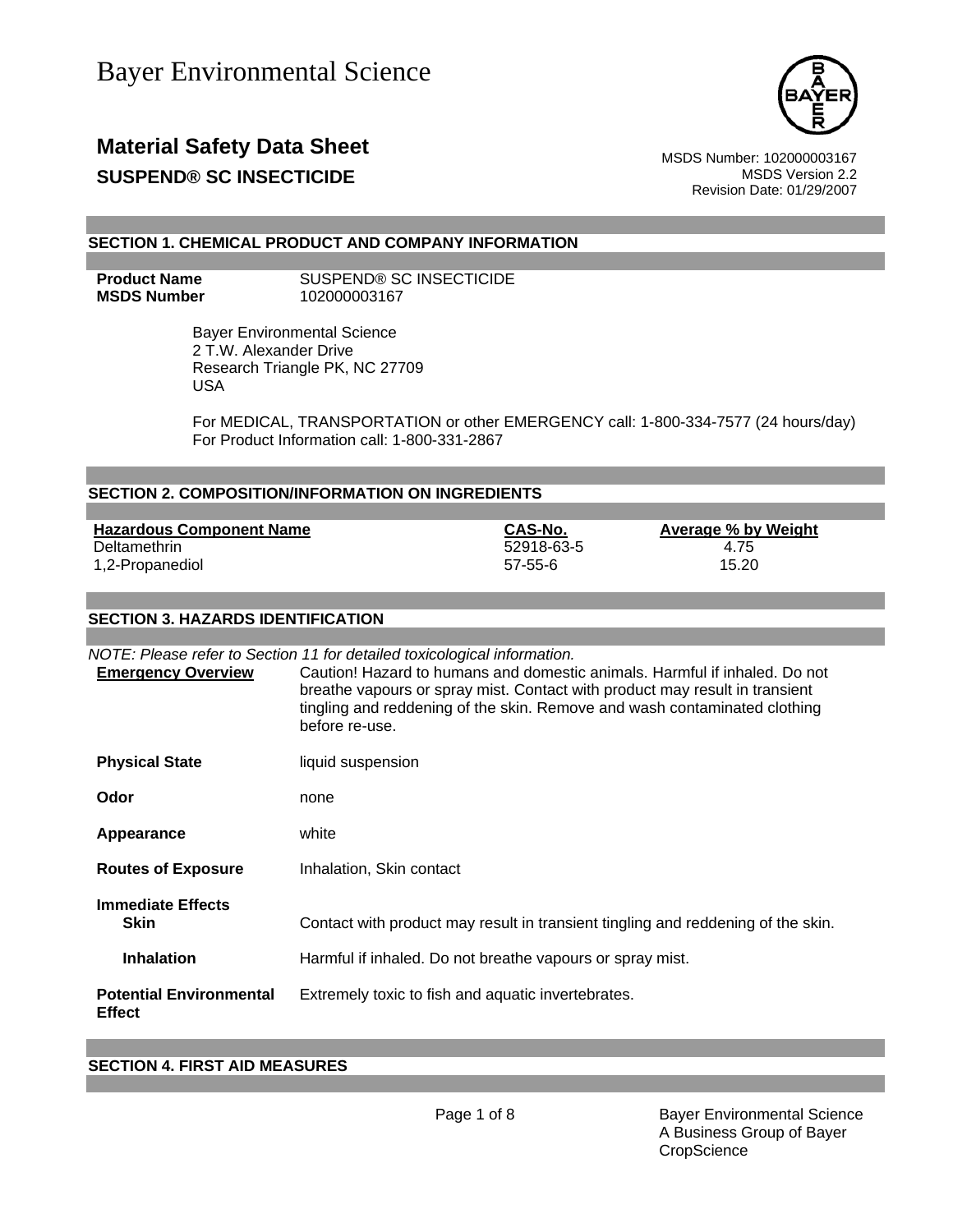

# **Material Safety Data Sheet**<br>10200003167 MSDS Number: 10200003167<br>1.2 MSDS Version 2.2 **SUSPEND® SC INSECTICIDE**

| <b>General</b>                         | When possible, have the product container or label with you when calling a<br>poison control center or doctor or going for treatment.                                                                                                                                                                  |
|----------------------------------------|--------------------------------------------------------------------------------------------------------------------------------------------------------------------------------------------------------------------------------------------------------------------------------------------------------|
| Eye                                    | Hold eye open and rinse slowly and gently with water for 15-20 minutes.<br>Remove contact lenses, if present, after the first 5 minutes, then continue rinsing<br>eye. Call a physician or poison control center immediately.                                                                          |
| <b>Skin</b>                            | Take off contaminated clothing and shoes immediately. Wash off immediately<br>with plenty of water for at least 15 minutes. Call a physician or poison control<br>center immediately.                                                                                                                  |
| Ingestion                              | Call a physician or poison control center immediately. Rinse out mouth and give<br>water in small sips to drink. DO NOT induce vomiting unless directed to do so by<br>a physician or poison control center. Never give anything by mouth to an<br>unconscious person. Do not leave victim unattended. |
| <b>Inhalation</b>                      | Move to fresh air. If person is not breathing, call 911 or an ambulance, then give<br>artificial respiration, preferably mouth-to-mouth if possible. Call a physician or<br>poison control center immediately.                                                                                         |
| <b>Notes to Physician</b><br>Treatment | There is no specific antidote. Appropriate supportive and symptomatic treatment<br>as indicated by the patient's condition is recommended.                                                                                                                                                             |

## **SECTION 5. FIRE FIGHTING MEASURES**

| <b>Flash point</b>                          | not applicable                                                                                                                                                                                                                                                                                   |
|---------------------------------------------|--------------------------------------------------------------------------------------------------------------------------------------------------------------------------------------------------------------------------------------------------------------------------------------------------|
| <b>Suitable Extinguishing</b><br>Media      | Carbon dioxide (CO2), Dry chemical, Foam, Water                                                                                                                                                                                                                                                  |
| <b>Fire Fighting</b><br><b>Instructions</b> | Fight fire from upwind position. Evacuate personnel to safe areas. Cool closed<br>containers/ tanks exposed to fire with water spray. Do not allow run-off from fire<br>fighting to enter drains or water courses.<br>Firefighters should wear NIOSH approved self-contained breathing apparatus |
|                                             | and full protective clothing.                                                                                                                                                                                                                                                                    |

## **SECTION 6. ACCIDENTAL RELEASE MEASURES**

**Personal Precautions** Keep unauthorized people away. Avoid contact with spilled product or contaminated surfaces. In case of spill, leak or emergency, use a NIOSH approved chemical cartridge-type respirator.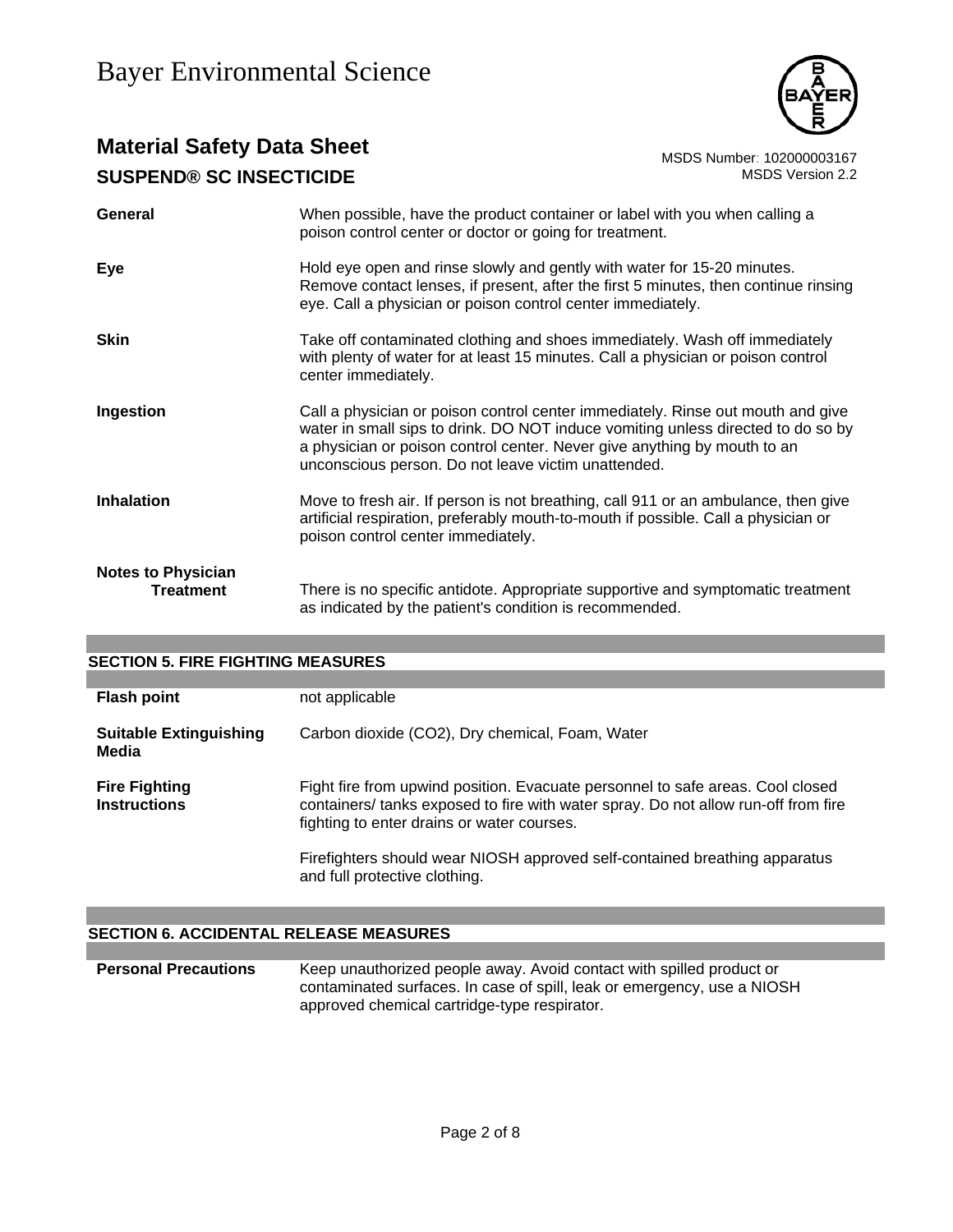

## **Material Safety Data Sheet** MSDS Number: 102000003167 **SUSPEND® SC INSECTICIDE MSDS** Version 2.2

**Methods for Cleaning Up** Dike area to prevent runoff. Collect and transfer the product into a properly labelled and tightly closed container. Soak up with inert absorbent material (e.g. sand, silica gel, acid binder, universal binder, sawdust). Decontaminate tools and equipment following cleanup.

Additional Advice **Isolate area.** Contaminated soil may have to be removed and disposed.

## **SECTION 7. HANDLING AND STORAGE**

| <b>Handling Procedures</b>                    | Avoid contact with skin, eyes and clothing. Handle and open container in a<br>manner as to prevent spillage. Smoking, eating and drinking should be<br>prohibited in the application area.                                               |
|-----------------------------------------------|------------------------------------------------------------------------------------------------------------------------------------------------------------------------------------------------------------------------------------------|
| <b>Storing Procedures</b>                     | Store in original container. Do not contaminate water, food, or feed by storage or<br>disposal. Store in a cool, dry place and in such a manner as to prevent cross<br>contamination with other pesticides, fertilizers, food, and feed. |
| Work/Hygienic<br><b>Procedures</b>            | Handle in accordance with good industrial hygiene and safety practice.<br>Recommendations for exposure control/personal protection are intended for the<br>manufacture, formulation and packaging of the product.                        |
|                                               | Wash hands thoroughly with soap and water after handling and before eating,<br>drinking, chewing gum, using tobacco, using the toilet or applying cosmetics.<br>Remove and wash contaminated clothing before re-use.                     |
| <b>Min/Max Storage</b><br><b>Temperatures</b> | no data available                                                                                                                                                                                                                        |

## **SECTION 8. EXPOSURE CONTROLS / PERSONAL PROTECTION**

| <b>General Protection</b>     | Train employees in safe use of the product. Eye wash facility and safety shower<br>should be available. Follow all label instructions.                                                                                 |
|-------------------------------|------------------------------------------------------------------------------------------------------------------------------------------------------------------------------------------------------------------------|
| <b>Engineering Controls</b>   | Maintain exposure levels below the exposure limit through the use of general<br>and local exhaust ventilation.                                                                                                         |
| <b>Eye/Face Protection</b>    | Chemical resistant goggles must be worn.                                                                                                                                                                               |
| <b>Hand Protection</b>        | Chemical-resistant gloves made of waterproof material such as neoprene, butyl<br>rubber, barrier laminate or nitrile rubber.                                                                                           |
| <b>Respiratory Protection</b> | When respirators are required, select NIOSH approved equipment based on<br>actual or potential airborne concentrations and in accordance with the<br>appropriate regulatory standards and/or industry recommendations. |
| <b>Exposure Limits</b>        |                                                                                                                                                                                                                        |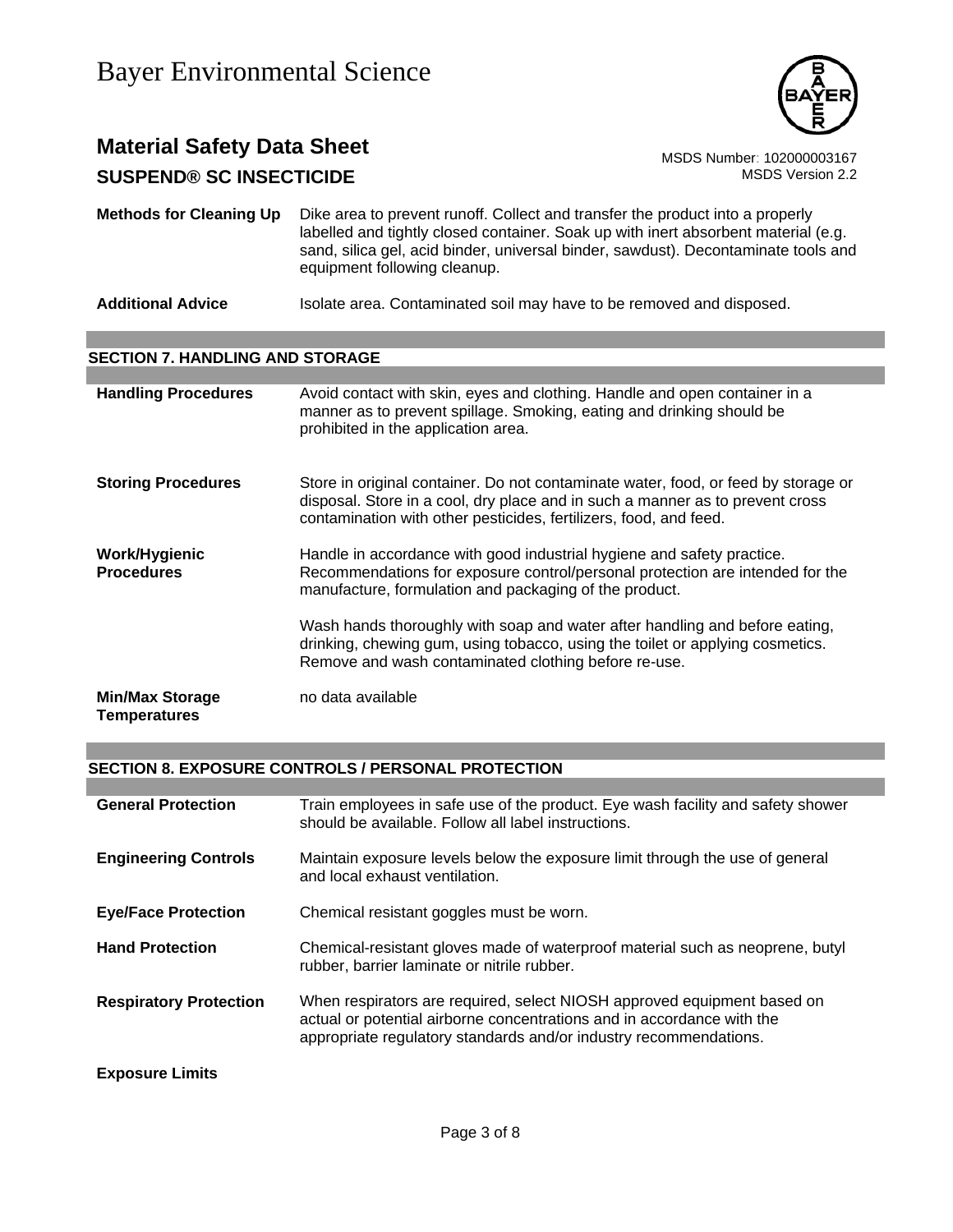

# **Material Safety Data Sheet**<br>
SUSPEND® SC INSECTICIDE<br>
MSDS Version 2.2 **SUSPEND® SC INSECTICIDE**

| Pyrogenic (fumed)<br>amorphous silica | 112945-52-5   | Z3                       | <b>TWA</b> | 20 millions of particles per<br>cubic foot of air                                                                                                                                                           |
|---------------------------------------|---------------|--------------------------|------------|-------------------------------------------------------------------------------------------------------------------------------------------------------------------------------------------------------------|
|                                       |               | Z3<br>Remarks            | <b>TWA</b> | $0.8$ mg/m $3$<br>The value is calculated from<br>a specified equation using a<br>value of 100%. Values lower<br>than 100% will give higher<br>exposure limits. See<br>regulation for specific<br>equation. |
| 1,2-Propanediol                       | $57 - 55 - 6$ | WEEL<br>Form of exposure | TWA        | $10 \text{ mg/m}$<br>Aerosol.                                                                                                                                                                               |

## **SECTION 9. PHYSICAL AND CHEMICAL PROPERTIES**

| Appearance                      | white                                              |
|---------------------------------|----------------------------------------------------|
| <b>Physical State</b>           | liquid suspension                                  |
| Odor                            | none                                               |
| pH                              | 6.6 suspension in water                            |
|                                 | $\epsilon$ = 7.0 (100 %) at 20 °C                  |
| <b>Specific Gravity</b>         | 1.05 at 20 °C                                      |
| <b>Density</b>                  | approx. 1.053 g/cm <sup>3</sup> at 20 $^{\circ}$ C |
| <b>Boiling Point</b>            | no data available                                  |
| <b>Melting / Freezing Point</b> | no data available                                  |
| <b>Water solubility</b>         | immiscible                                         |
| <b>Minimum Ignition Energy</b>  | no data available                                  |
| <b>Viscosity</b>                | 165 mPa.s at 20 °C                                 |

## **SECTION 10. STABILITY AND REACTIVITY**

| <b>Chemical Stability</b>                         | Stable under normal conditions.                                  |
|---------------------------------------------------|------------------------------------------------------------------|
| Incompatibility                                   | Strong oxidizing agents<br>strong reducing agents                |
| <b>Hazardous</b><br><b>Decomposition Products</b> | Thermal decomposition can lead to release of:<br>Carbon monoxide |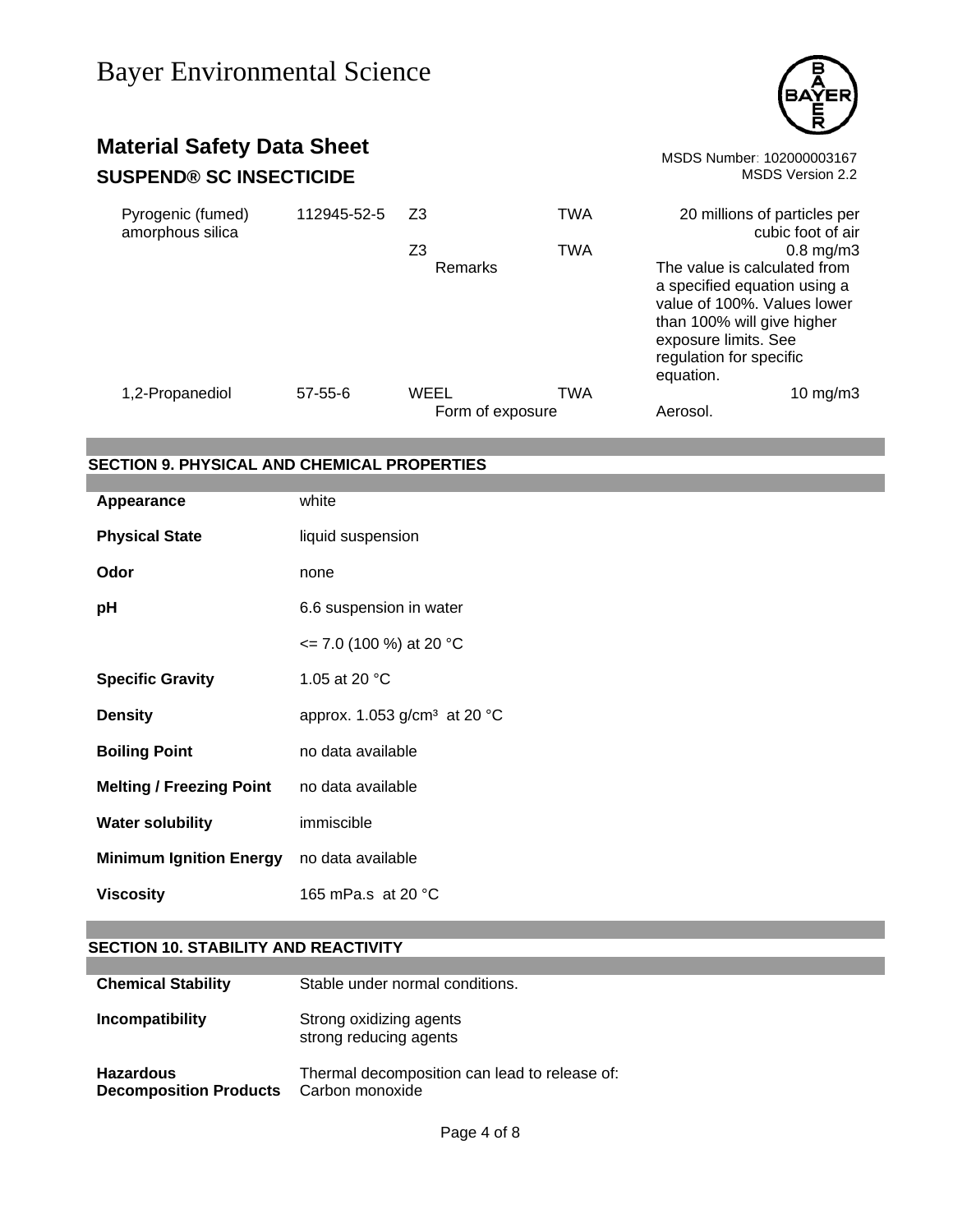

## **Material Safety Data Sheet**<br>
SUSPEND® SC INSECTICIDE<br>
MSDS Version 2.2 **SUSPEND® SC INSECTICIDE**

Carbon dioxide (CO2)

## **SECTION 11. TOXICOLOGICAL INFORMATION**

Only acute toxicity studies have been conducted on this product as formulated. The non-acute information pertaines to the active ingredient, deltamethrin technical.

| <b>Acute Oral Toxicity</b>        | male/female combined rat: LD50: > 15,000 mg/kg                                                                                                                   |
|-----------------------------------|------------------------------------------------------------------------------------------------------------------------------------------------------------------|
| <b>Acute Dermal Toxicity</b>      | male/female combined rabbit: LD50: > 10,000 mg/kg                                                                                                                |
| <b>Acute Inhalation Toxicity</b>  | male/female combined rat: LC50: > 1.02 mg/l<br>Exposure time: 4 h<br>Determined in the form of a respirable aerosol.<br>(actual)                                 |
|                                   | male/female combined rat: $> 4.08$ mg/l<br>Exposure time: 1 h<br>Determined in the form of a respirable aerosol.<br>Extrapolated from the 4 hr LC50.<br>(actual) |
| <b>Skin Irritation</b>            | rabbit: No skin irritation.                                                                                                                                      |
| <b>Eye Irritation</b>             | rabbit: No eye irritation.                                                                                                                                       |
| <b>Sensitization</b>              | guinea pig: Non-sensitizing.                                                                                                                                     |
| <b>Chronic Toxicity</b>           | Deltamethrin caused neurobehavioral effects (e.g., tremors) in chronic toxicity<br>studies in rats and dogs.                                                     |
| <b>Assessment Carcinogenicity</b> | Deltamethrin was not carcinogenic in lifetime feeding studies in rats and mice.                                                                                  |
| <b>ACGIH</b><br>None.<br>הדוג     |                                                                                                                                                                  |

| <b>NTP</b><br>None.<br><b>IARC</b><br>Deltamethrin<br><b>OSHA</b><br>None. |                                                                                                                  | 52918-63-5 | Overall evaluation: 3                                                                                                                                                                                                                        |
|----------------------------------------------------------------------------|------------------------------------------------------------------------------------------------------------------|------------|----------------------------------------------------------------------------------------------------------------------------------------------------------------------------------------------------------------------------------------------|
| Reproductive &<br><b>Developmental Toxicity</b>                            | REPRODUCTION: Deltamethrin was not a reproductive toxicant in multi-<br>generation reproduction studies in rats. |            |                                                                                                                                                                                                                                              |
|                                                                            |                                                                                                                  |            | DEVELOPMENTAL TOXICITY: Deltamethrin was not a primary developmental<br>toxicant in developmental toxicity studies in rats and rabbits. Developmental<br>effects (e.g., delayed ossifications) were observed in rabbits at the high-dose but |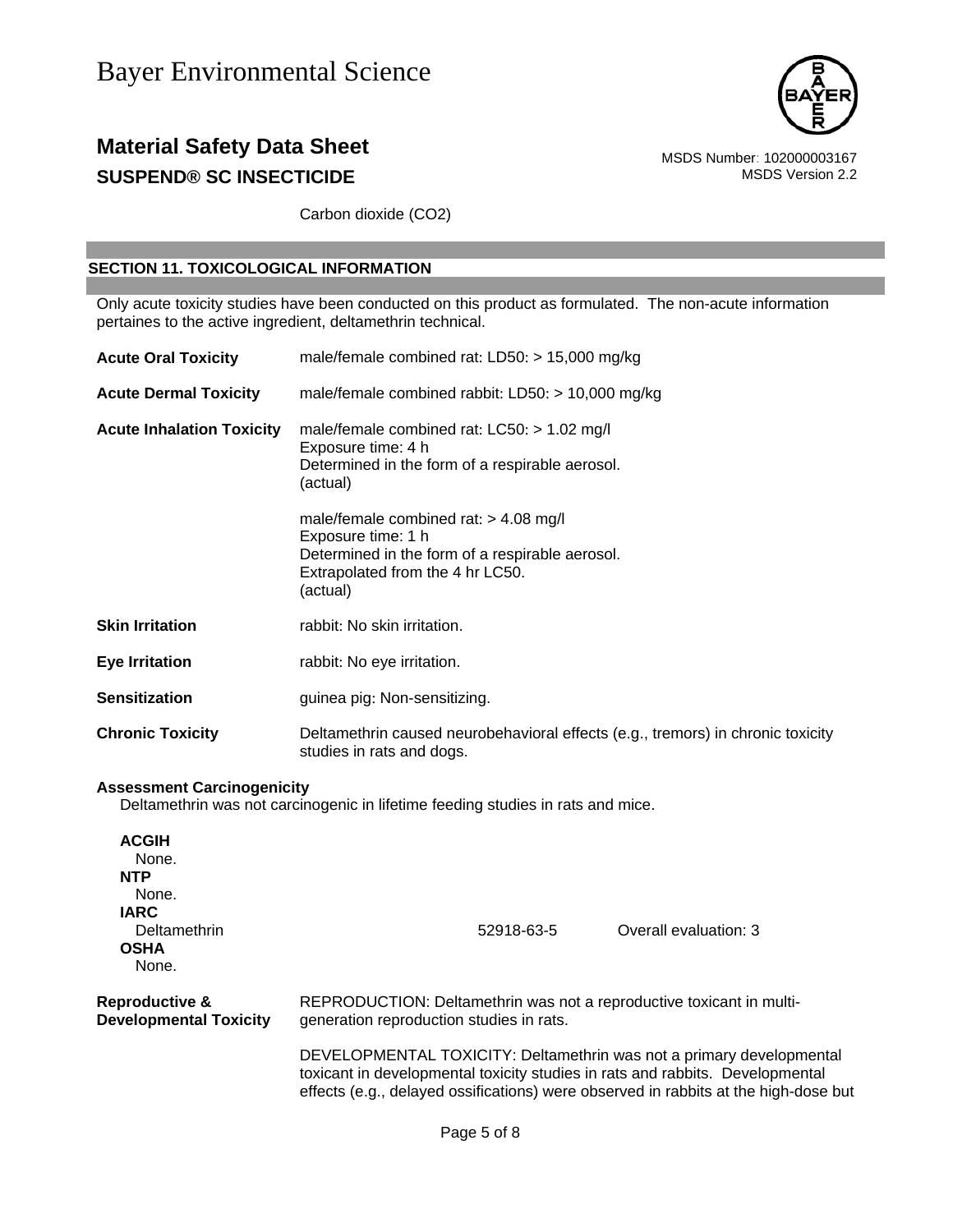

# **Material Safety Data Sheet** Material Safety Data Sheet<br>10200003167 MSDS Number: 102000003167<br>1.2 MSDS Version 2.2 **SUSPEND® SC INSECTICIDE**

were considered secondary to maternal toxicity.

**Neurotoxicity** Deltamethrin caused neurobehavioral effects (e.g., tremors) without correlating neuropathological changes in acute and subchronic neurotoxicity screening studies in rats.

**Mutagenicity** Deltamethrin was not mutagenic or genotoxic in a battery of in vitro and in vivo tests.

## **SECTION 12. ECOLOGICAL INFORMATION**

| <b>Toxicity to Fish</b>                                  | Oncorhynchus mykiss (rainbow trout)<br>LC50: 0.00026 mg/l<br>Exposure time: 96 h                                                                                                                                                                                                                                                                                                                                                                      |
|----------------------------------------------------------|-------------------------------------------------------------------------------------------------------------------------------------------------------------------------------------------------------------------------------------------------------------------------------------------------------------------------------------------------------------------------------------------------------------------------------------------------------|
|                                                          | <b>Bluegill sunfish</b><br>LC50: 0.00017 mg/l<br>Exposure time: 96 h                                                                                                                                                                                                                                                                                                                                                                                  |
| <b>Acute Toxicity to Aquatic</b><br><b>Invertebrates</b> | Eastern Oyster<br>LC50: 0.0082 mg/l<br>Exposure time: 96 h                                                                                                                                                                                                                                                                                                                                                                                            |
|                                                          | Mysidopsis bahia (mysid shrimp)<br>LC50: 0.000001 mg/l<br>Exposure time: 96 h                                                                                                                                                                                                                                                                                                                                                                         |
| <b>Toxicity to other</b><br>organisms                    | Bobwhite quail<br>$LD50: > 2,250$ mg/kg                                                                                                                                                                                                                                                                                                                                                                                                               |
|                                                          | Bobwhite quail<br>$LC50: > 5,620$ ppm                                                                                                                                                                                                                                                                                                                                                                                                                 |
|                                                          | Mallard duck<br>LC50: 8,039 ppm                                                                                                                                                                                                                                                                                                                                                                                                                       |
| <b>Stability in water</b>                                | Half life: 55 - 65 h<br>pH: 9.0                                                                                                                                                                                                                                                                                                                                                                                                                       |
| <b>Bioaccumulation</b>                                   | Bluegill sunfish BCF: 189 - 3,930                                                                                                                                                                                                                                                                                                                                                                                                                     |
| <b>Environmental</b><br><b>Precautions</b>               | Do not discharge effluent containing this product into lakes, streams, ponds,<br>estuaries, oceans or other water unless in accordance with the requirements of a<br>National Pollutant Discharge Elimination System (NPDES) permit and the<br>permitting authority has been notified in writing prior to discharge. For guidance,<br>contact your State Water Board or Regional Office of the EPA. Retain and<br>dispose of contaminated wash water. |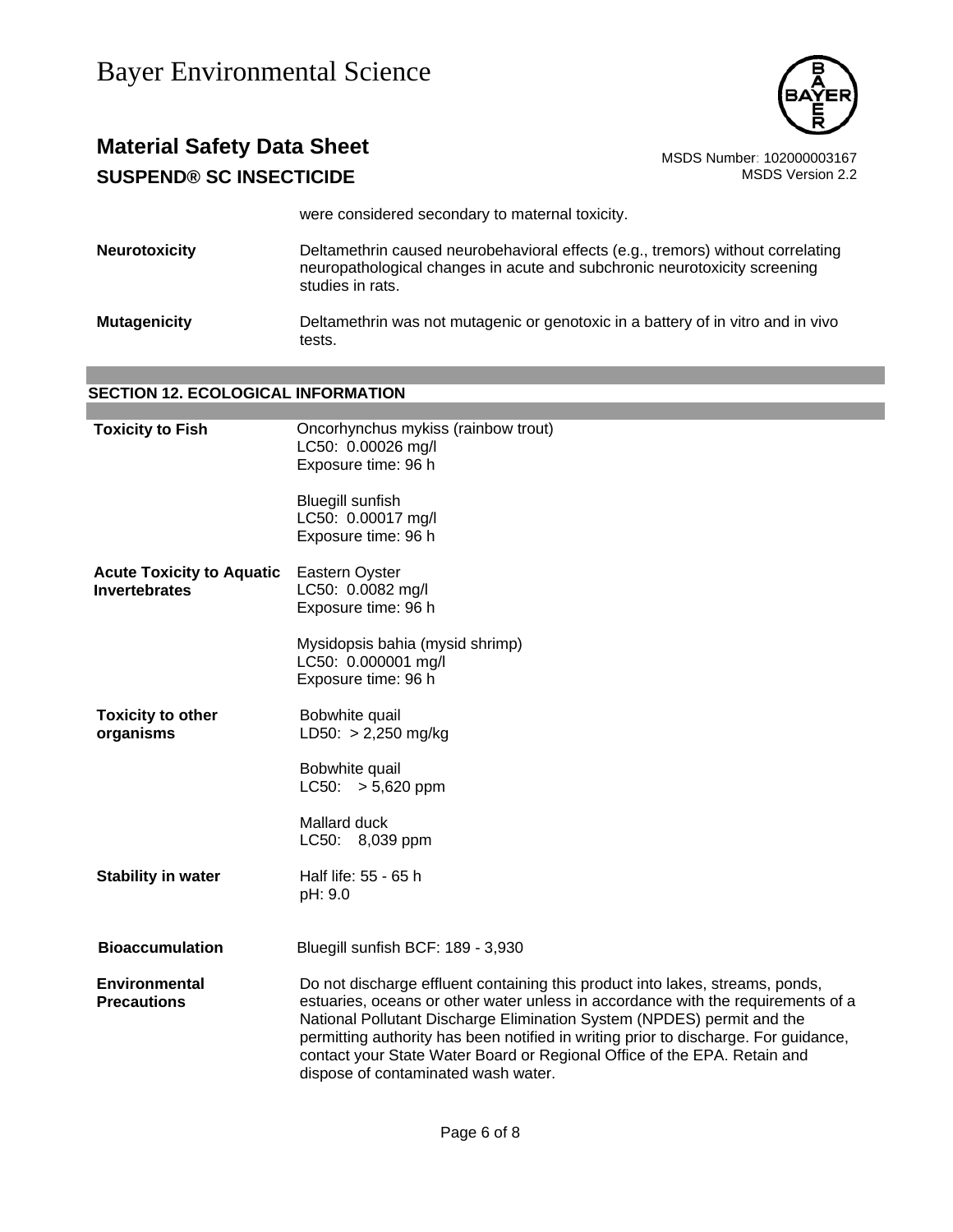

## **Material Safety Data Sheet**<br>**SUSPEND® SC INSECTICIDE** MSDS Number: 102000003167<br>MSDS Version 2.2 **SUSPEND® SC INSECTICIDE**

## **SECTION 13. DISPOSAL CONSIDERATIONS**

| <b>General Disposal</b><br>Guidance | Do not contaminate water, food, or feed by disposal. Dispose in accordance with<br>all local, state/provincial and federal regulations.                                                                                                                                                    |  |
|-------------------------------------|--------------------------------------------------------------------------------------------------------------------------------------------------------------------------------------------------------------------------------------------------------------------------------------------|--|
|                                     | Follow advice on product label and/or leaflet. If these wastes cannot be disposed<br>of by use according to label instructions, contact your State Pesticide or<br>Environmental Control Agency, or the Hazardous Waste representative at the<br>nearest EPA Regional Office for guidance. |  |
| <b>Container Disposal</b>           | Triple rinse containers. Puncture container to avoid re-use. Dispose of empty<br>container in a sanitary landfill or by incineration, or, if allowed by State/Provincial<br>and local authorities, by burning. If burned, stay out of smoke.                                               |  |

## **SECTION 14. TRANSPORT INFORMATION**

PROPER SHIPPING NAME: Not DOT regulated

NOTE: For transport purposes (49 CFR Part 173.132), the calculated 1-Hour LC50 (Rat) is: 4.08 mg/l.

## **SECTION 15. REGULATORY INFORMATION**

| <b>US Federal Regulations</b>                                                                                |               |        |  |
|--------------------------------------------------------------------------------------------------------------|---------------|--------|--|
| <b>TSCA list</b>                                                                                             |               |        |  |
| 1,2-Propanediol                                                                                              | $57 - 55 - 6$ |        |  |
| US. Toxic Substances Control Act (TSCA) Section 12(b) Export Notification (40 CFR 707, Subpt D)<br>None.     |               |        |  |
| SARA Title III - Section 302 - Notification and Information<br>None.                                         |               |        |  |
| <b>SARA Title III - Section 313 - Toxic Chemical Release Reporting</b><br>None.                              |               |        |  |
| <b>US States Regulatory Reporting</b>                                                                        |               |        |  |
| <b>CA Prop65</b>                                                                                             |               |        |  |
| This product does not contain any substances known to the State of California to cause cancer.               |               |        |  |
| This product does not contain any substances known to the State of California to cause reproductive<br>harm. |               |        |  |
| <b>US State Right-To-Know Ingredients</b>                                                                    |               |        |  |
| 1,2-Propanediol                                                                                              | $57 - 55 - 6$ | MN. RI |  |
| <b>Canadian Regulations</b><br><b>Canadian Domestic Substance List</b>                                       |               |        |  |
| 1,2-Propanediol                                                                                              | $57 - 55 - 6$ |        |  |
| Environmental                                                                                                |               |        |  |